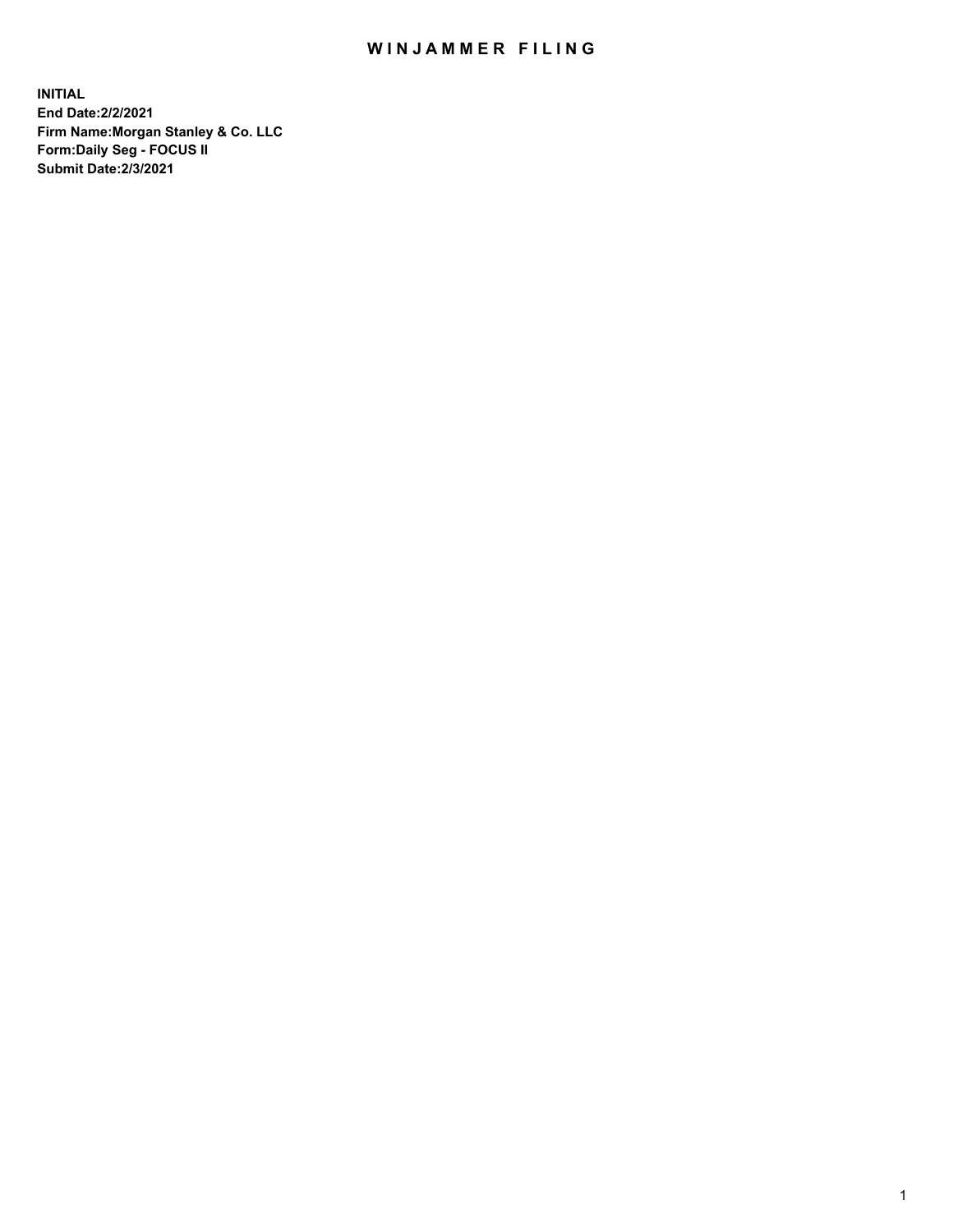**INITIAL End Date:2/2/2021 Firm Name:Morgan Stanley & Co. LLC Form:Daily Seg - FOCUS II Submit Date:2/3/2021 Daily Segregation - Cover Page**

| Name of Company                                                                                                                                                                                                                                                                                                                | Morgan Stanley & Co. LLC                                    |
|--------------------------------------------------------------------------------------------------------------------------------------------------------------------------------------------------------------------------------------------------------------------------------------------------------------------------------|-------------------------------------------------------------|
| <b>Contact Name</b>                                                                                                                                                                                                                                                                                                            | <b>Ikram Shah</b>                                           |
| <b>Contact Phone Number</b>                                                                                                                                                                                                                                                                                                    | 212-276-0963                                                |
| <b>Contact Email Address</b>                                                                                                                                                                                                                                                                                                   | Ikram.shah@morganstanley.com                                |
| FCM's Customer Segregated Funds Residual Interest Target (choose one):<br>a. Minimum dollar amount: ; or<br>b. Minimum percentage of customer segregated funds required:% ; or<br>c. Dollar amount range between: and; or<br>d. Percentage range of customer segregated funds required between:% and%.                         | 235,000,000<br><u>0</u><br>0 <sup>0</sup><br>00             |
| FCM's Customer Secured Amount Funds Residual Interest Target (choose one):<br>a. Minimum dollar amount: ; or<br>b. Minimum percentage of customer secured funds required:% ; or<br>c. Dollar amount range between: and; or<br>d. Percentage range of customer secured funds required between:% and%.                           | 140,000,000<br><u>0</u><br>0 <sub>0</sub><br>0 <sub>0</sub> |
| FCM's Cleared Swaps Customer Collateral Residual Interest Target (choose one):<br>a. Minimum dollar amount: ; or<br>b. Minimum percentage of cleared swaps customer collateral required:% ; or<br>c. Dollar amount range between: and; or<br>d. Percentage range of cleared swaps customer collateral required between:% and%. | 92,000,000<br><u>0</u><br>0 Q<br>0 <sub>0</sub>             |

Attach supporting documents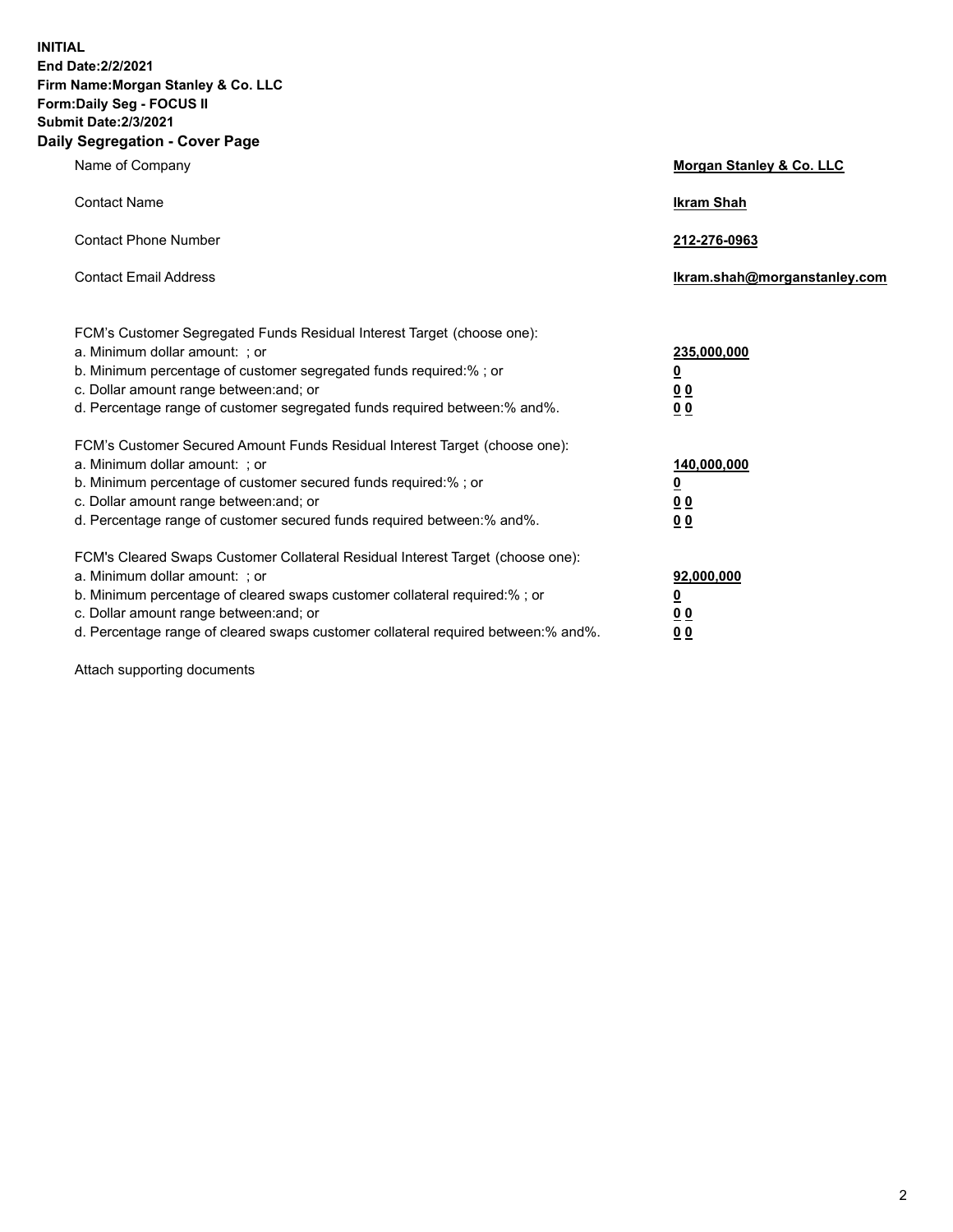|          | <b>INITIAL</b><br>End Date: 2/2/2021<br>Firm Name: Morgan Stanley & Co. LLC<br>Form: Daily Seg - FOCUS II<br><b>Submit Date:2/3/2021</b><br><b>Daily Segregation - Secured Amounts</b> |                                  |
|----------|----------------------------------------------------------------------------------------------------------------------------------------------------------------------------------------|----------------------------------|
|          | Foreign Futures and Foreign Options Secured Amounts                                                                                                                                    |                                  |
|          | Amount required to be set aside pursuant to law, rule or regulation of a foreign                                                                                                       | $Q$ [7305]                       |
|          | government or a rule of a self-regulatory organization authorized thereunder                                                                                                           |                                  |
| 1.       | Net ledger balance - Foreign Futures and Foreign Option Trading - All Customers                                                                                                        |                                  |
|          | A. Cash                                                                                                                                                                                | 4,538,994,494 [7315]             |
|          | B. Securities (at market)                                                                                                                                                              | 2,271,481,803 [7317]             |
| 2.       | Net unrealized profit (loss) in open futures contracts traded on a foreign board of trade                                                                                              | 429,875,066 [7325]               |
| 3.       | Exchange traded options                                                                                                                                                                |                                  |
|          | a. Market value of open option contracts purchased on a foreign board of trade                                                                                                         | 12,874,406 [7335]                |
|          | b. Market value of open contracts granted (sold) on a foreign board of trade                                                                                                           | -9,356,743 [7337]                |
| 4.       | Net equity (deficit) (add lines 1.2. and 3.)                                                                                                                                           | 7,243,869,026 [7345]             |
| 5.       | Account liquidating to a deficit and account with a debit balances - gross amount                                                                                                      | 62,634,358 [7351]                |
|          | Less: amount offset by customer owned securities                                                                                                                                       | -56,663,841 [7352] 5,970,517     |
| 6.       |                                                                                                                                                                                        | [7354]                           |
|          | Amount required to be set aside as the secured amount - Net Liquidating Equity<br>Method (add lines 4 and 5)                                                                           | 7,249,839,543 [7355]             |
| 7.       | Greater of amount required to be set aside pursuant to foreign jurisdiction (above) or line                                                                                            | 7,249,839,543 [7360]             |
|          | 6.                                                                                                                                                                                     |                                  |
|          | FUNDS DEPOSITED IN SEPARATE REGULATION 30.7 ACCOUNTS                                                                                                                                   |                                  |
| 1.       | Cash in banks                                                                                                                                                                          |                                  |
|          | A. Banks located in the United States                                                                                                                                                  | 716,470,560 [7500]               |
|          | B. Other banks qualified under Regulation 30.7                                                                                                                                         | 661,532,710 [7520] 1,378,003,270 |
|          |                                                                                                                                                                                        | [7530]                           |
| 2.       | <b>Securities</b>                                                                                                                                                                      |                                  |
|          | A. In safekeeping with banks located in the United States                                                                                                                              | 385,728,879 [7540]               |
|          | B. In safekeeping with other banks qualified under Regulation 30.7                                                                                                                     | 22,063,147 [7560] 407,792,026    |
|          |                                                                                                                                                                                        | [7570]                           |
| 3.       | Equities with registered futures commission merchants                                                                                                                                  |                                  |
|          | A. Cash                                                                                                                                                                                | 21,879,289 [7580]                |
|          | <b>B.</b> Securities                                                                                                                                                                   | $0$ [7590]                       |
|          | C. Unrealized gain (loss) on open futures contracts                                                                                                                                    | 714,717 [7600]                   |
|          | D. Value of long option contracts<br>E. Value of short option contracts                                                                                                                | <u>0</u> [7610]                  |
| 4.       | Amounts held by clearing organizations of foreign boards of trade                                                                                                                      | 0 [7615] 22,594,006 [7620]       |
|          | A. Cash                                                                                                                                                                                | $0$ [7640]                       |
|          | <b>B.</b> Securities                                                                                                                                                                   | $0$ [7650]                       |
|          | C. Amount due to (from) clearing organization - daily variation                                                                                                                        | $0$ [7660]                       |
|          | D. Value of long option contracts                                                                                                                                                      | $0$ [7670]                       |
|          | E. Value of short option contracts                                                                                                                                                     | 0 [7675] 0 [7680]                |
| 5.       | Amounts held by members of foreign boards of trade                                                                                                                                     |                                  |
|          | A. Cash                                                                                                                                                                                | 3,406,184,191 [7700]             |
|          | <b>B.</b> Securities                                                                                                                                                                   | 1,863,689,777 [7710]             |
|          | C. Unrealized gain (loss) on open futures contracts                                                                                                                                    | 429,160,349 [7720]               |
|          | D. Value of long option contracts                                                                                                                                                      | 12,874,406 [7730]                |
|          | E. Value of short option contracts                                                                                                                                                     | -9,356,743 [7735] 5,702,551,980  |
|          |                                                                                                                                                                                        | [7740]                           |
| 6.       | Amounts with other depositories designated by a foreign board of trade                                                                                                                 | $0$ [7760]                       |
| 7.<br>8. | Segregated funds on hand                                                                                                                                                               | $0$ [7765]                       |
|          | Total funds in separate section 30.7 accounts                                                                                                                                          | 7,510,941,282 [7770]             |

- 9. Excess (deficiency) Set Aside for Secured Amount (subtract line 7 Secured Statement Page 1 from Line 8)
- 10. Management Target Amount for Excess funds in separate section 30.7 accounts **140,000,000** [7780]
- 11. Excess (deficiency) funds in separate 30.7 accounts over (under) Management Target **121,101,739** [7785]

**261,101,739** [7380]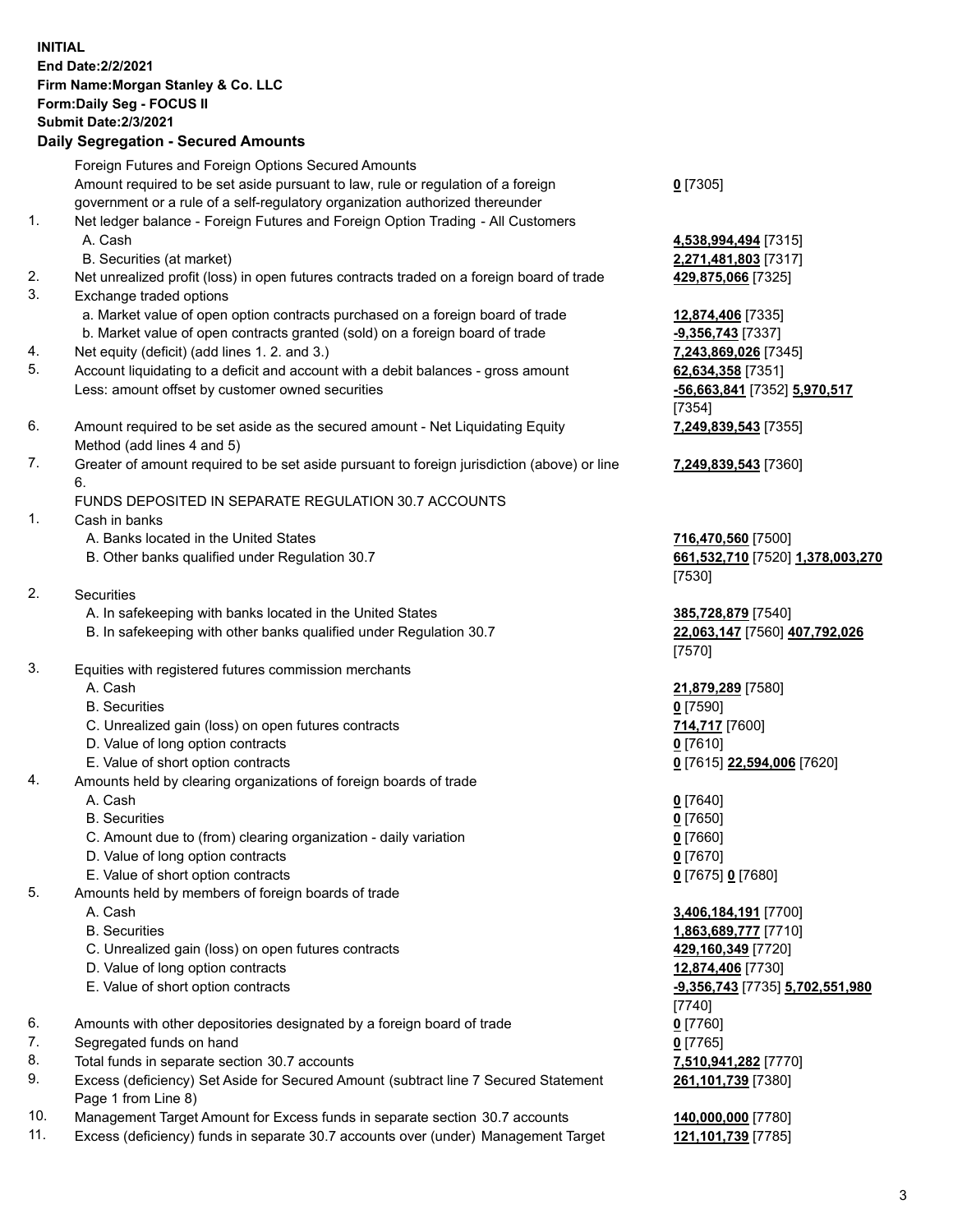**INITIAL End Date:2/2/2021 Firm Name:Morgan Stanley & Co. LLC Form:Daily Seg - FOCUS II Submit Date:2/3/2021 Daily Segregation - Segregation Statement** SEGREGATION REQUIREMENTS(Section 4d(2) of the CEAct) 1. Net ledger balance A. Cash **16,197,241,817** [7010] B. Securities (at market) **8,382,894,797** [7020] 2. Net unrealized profit (loss) in open futures contracts traded on a contract market **974,500,287** [7030] 3. Exchange traded options A. Add market value of open option contracts purchased on a contract market **612,208,444** [7032] B. Deduct market value of open option contracts granted (sold) on a contract market **-382,818,530** [7033] 4. Net equity (deficit) (add lines 1, 2 and 3) **25,784,026,815** [7040] 5. Accounts liquidating to a deficit and accounts with debit balances - gross amount **492,257,551** [7045] Less: amount offset by customer securities **-472,839,539** [7047] **19,418,012** [7050] 6. Amount required to be segregated (add lines 4 and 5) **25,803,444,827** [7060] FUNDS IN SEGREGATED ACCOUNTS 7. Deposited in segregated funds bank accounts A. Cash **4,609,847,883** [7070] B. Securities representing investments of customers' funds (at market) **0** [7080] C. Securities held for particular customers or option customers in lieu of cash (at market) **952,640,048** [7090] 8. Margins on deposit with derivatives clearing organizations of contract markets A. Cash **12,993,519,549** [7100] B. Securities representing investments of customers' funds (at market) **0** [7110] C. Securities held for particular customers or option customers in lieu of cash (at market) **7,430,254,749** [7120] 9. Net settlement from (to) derivatives clearing organizations of contract markets **-36,399,568** [7130] 10. Exchange traded options A. Value of open long option contracts **612,208,444** [7132] B. Value of open short option contracts **-382,818,530** [7133] 11. Net equities with other FCMs A. Net liquidating equity **7,566,845** [7140] B. Securities representing investments of customers' funds (at market) **0** [7160] C. Securities held for particular customers or option customers in lieu of cash (at market) **0** [7170] 12. Segregated funds on hand **0** [7150] 13. Total amount in segregation (add lines 7 through 12) **26,186,819,420** [7180] 14. Excess (deficiency) funds in segregation (subtract line 6 from line 13) **383,374,593** [7190]

- 15. Management Target Amount for Excess funds in segregation **235,000,000** [7194]
- 16. Excess (deficiency) funds in segregation over (under) Management Target Amount Excess

**148,374,593** [7198]